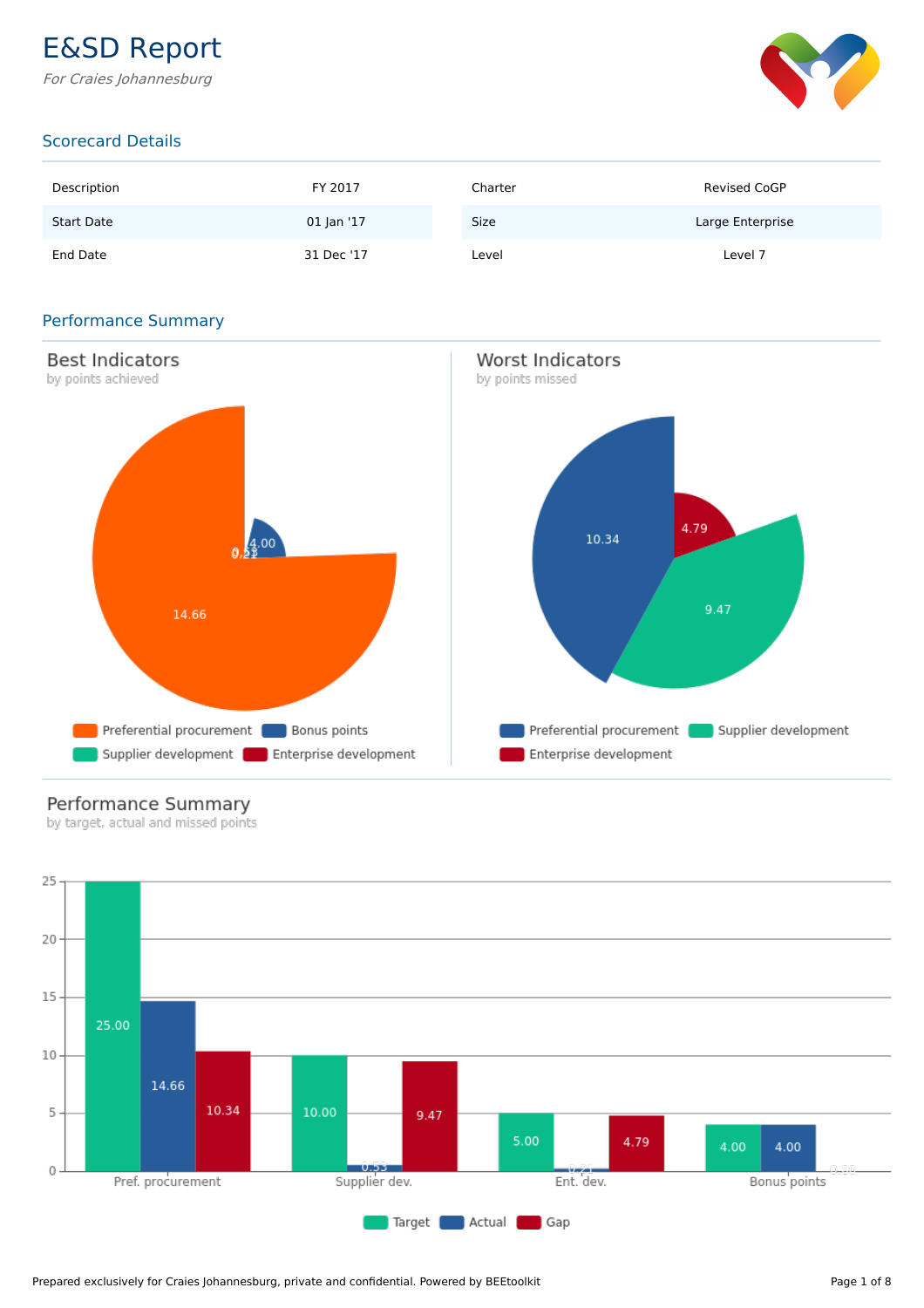#### Summary Enterprise And Supplier Development Scorecard

|                                                                            | Max            | Actual | Gap                 |
|----------------------------------------------------------------------------|----------------|--------|---------------------|
| Preferential procurement                                                   |                |        |                     |
| Spend on empowering suppliers                                              | 5              | 2.38   | 2.62                |
| Spend on QSE empowering suppliers                                          | 3              | 0.28   | 2.72                |
| Spend on EME suppliers                                                     | $\overline{4}$ | 4      | $\mathbf{0}$        |
| Spend on empowering suppliers with at least 51% black ownership            | 9              | 4.00   | 5.00                |
| Spend on empowering suppliers with greater than 30% black female ownership | $\overline{4}$ | 4      | $\mathbf{0}$        |
| Supplier development                                                       |                |        |                     |
| Annual value of all SD contributions                                       | 10             | 0.53   | 9.47                |
| Enterprise development                                                     |                |        |                     |
| Annual value of ED contributions                                           | 5              | 0.21   | 4.79                |
| Bonus points                                                               |                |        |                     |
| Spend on designated group suppliers with at least 51% black ownership      | 2              | 2      | $\Omega$            |
| Graduation of ED beneficiaries to SD beneficiaries                         | $\mathbf{1}$   | 1      | $\overline{0}$      |
| Jobs created as a result of ED and SD initiatives                          | $\mathbf{1}$   | 1      | $\mathsf{O}\xspace$ |
| Total                                                                      | 40             | 19.40  | 24.60               |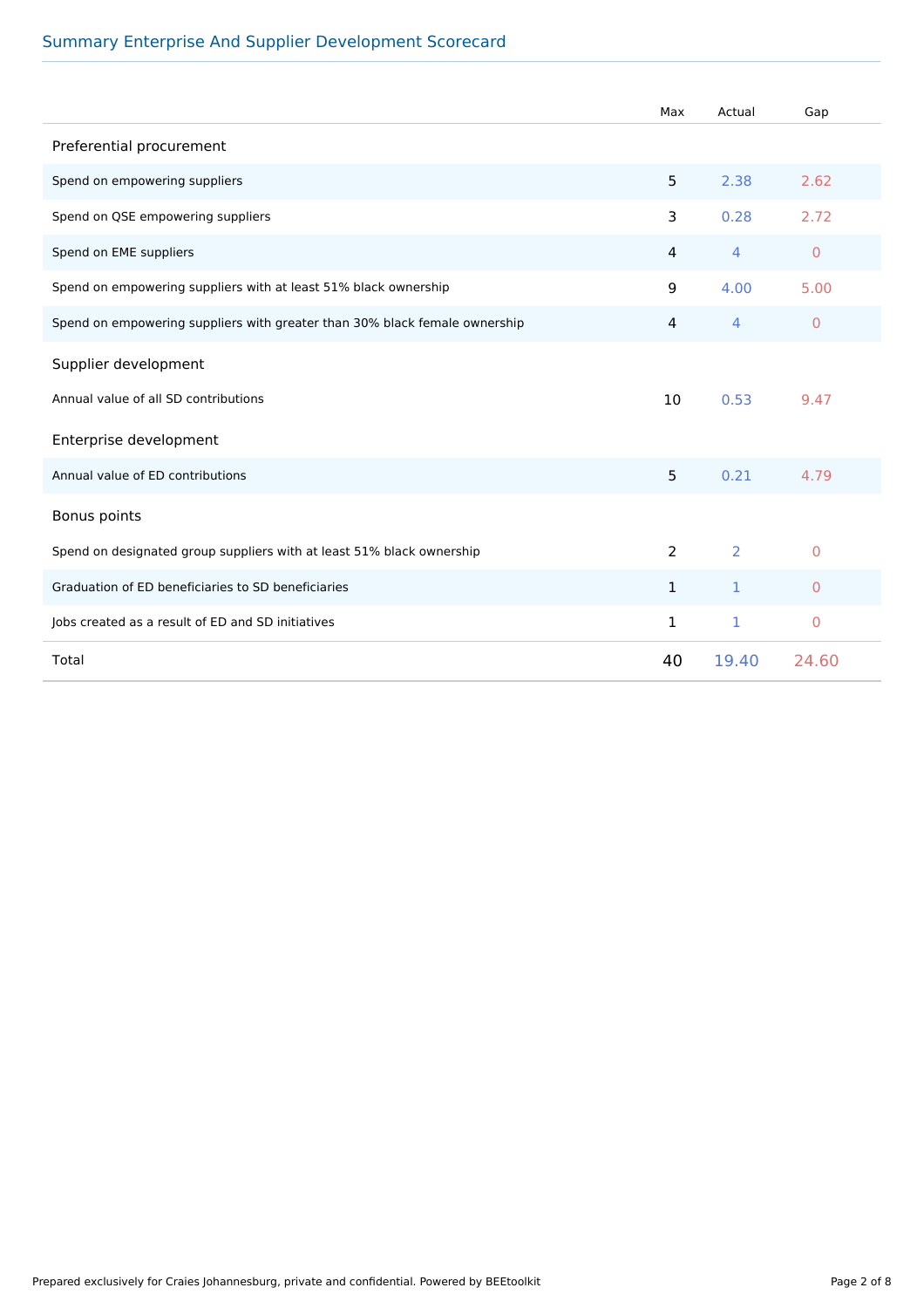#### Detailed Enterprise And Supplier Development Scorecard

#### Spend on empowering suppliers

Preferential procurement



| Points                              | 5      | 2.38   | 2.62   |
|-------------------------------------|--------|--------|--------|
| Percent                             | 80.00% | 38.05% | 41.95% |
| Total measured<br>procurement spend | R 319m | R 319m | R 319m |
| Spend on empowering<br>suppliers    | R 255m | R 121m | R 134m |

#### Spend on QSE empowering suppliers

Preferential procurement



|                                                 | Max     | Actual | Gap     |
|-------------------------------------------------|---------|--------|---------|
| Points                                          | 3       | 0.28   | 2.72    |
| Percent                                         | 15.00%  | 1.41%  | 13.59%  |
| <b>Total measured</b><br>procurement spend      | R 319m  | R 319m | R 319m  |
| Spend on QSE's based on<br><b>B-BBEE levels</b> | R 47.9m | R 4.5m | R 43.4m |

#### Spend on EME suppliers

Preferential procurement



|                                     | Max     | Actual  | Gap      |
|-------------------------------------|---------|---------|----------|
| Points                              | 4       | 4       | 0        |
| Percent                             | 15.00%  | 24.88%  | $0.00\%$ |
| Total measured<br>procurement spend | R 319m  | R 319m  | R 319m   |
| Spend on EME suppliers              | R 47.9m | R 79.4m | R 0.00   |

#### Spend on empowering suppliers with at least 51% black ownership

Preferential procurement



|                                     | Max    | Actual  | Gap     |
|-------------------------------------|--------|---------|---------|
| Points                              | 9      | 4.00    | 5.00    |
| Percent                             | 40.00% | 17.79%  | 22.21%  |
| Total measured<br>procurement spend | R 319m | R 319m  | R 319m  |
| Spend on black owned<br>suppliers   | R 128m | R 56.8m | R 70.9m |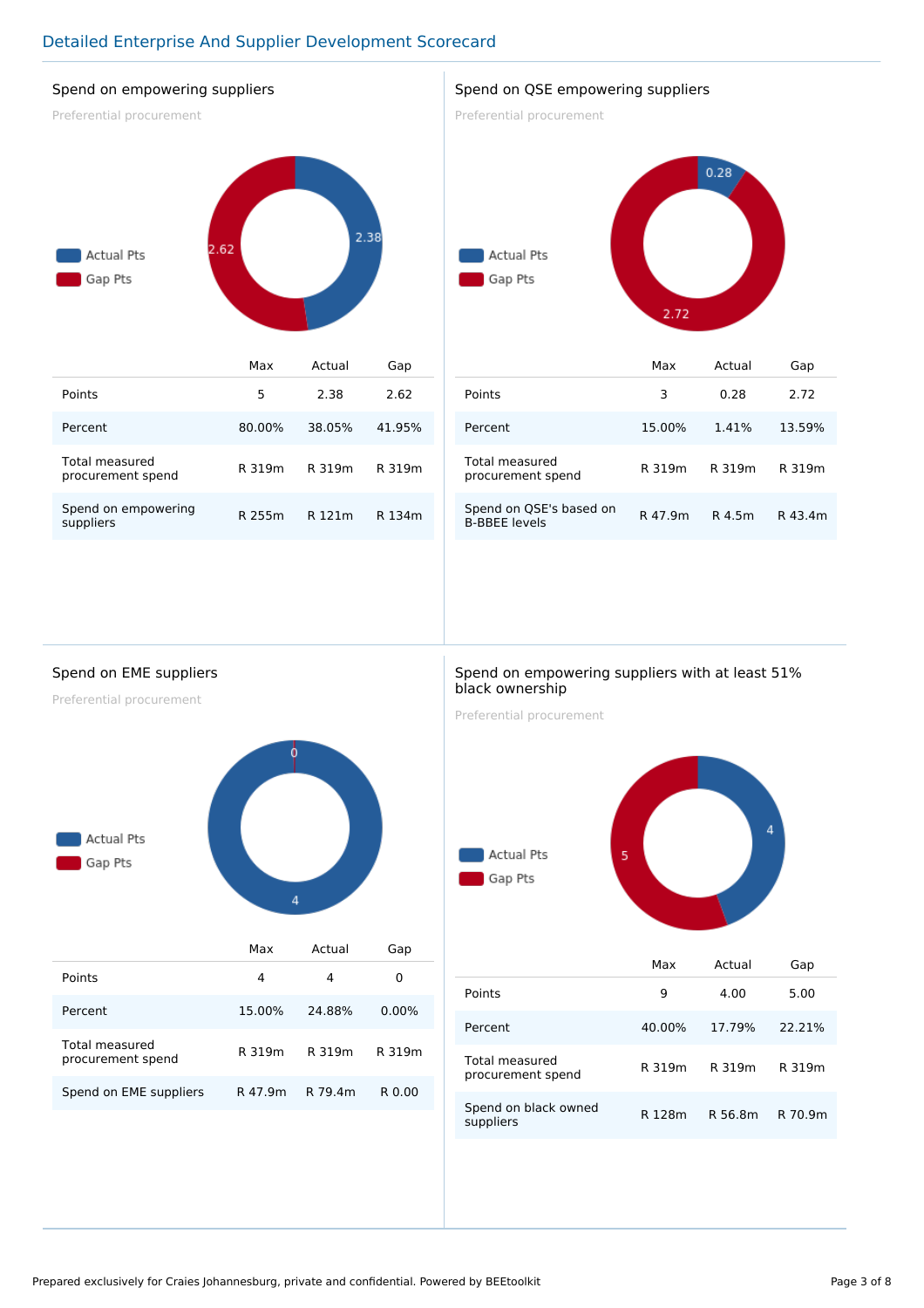#### Spend on empowering suppliers with greater than 30% black female ownership

Preferential procurement



| Points                                   | 4       | 4       |          |
|------------------------------------------|---------|---------|----------|
| Percent                                  | 12.00%  | 14.59%  | $0.00\%$ |
| Total measured<br>procurement spend      | R 319m  | R 319m  | R 319m   |
| Spend on black female<br>owned suppliers | R 38.3m | R 46.6m | R 0.00   |

#### Annual value of all SD contributions

Supplier development

Gap Pts

# $0.53$



|                        | Max     | Actual  | Gap     |
|------------------------|---------|---------|---------|
| Points                 | 10      | 0.53    | 9.47    |
| Percent                | 2.00%   | 0.11%   | 1.89%   |
| Net profit after tax   | R 78.5m | R 78.5m | R 78.5m |
| Total SD contributions | R 1.57m | R 83k   | R 1.49m |

#### Annual value of ED contributions

Enterprise development



|                        | Max     | Actual  | Gap     |
|------------------------|---------|---------|---------|
| Points                 | 5       | 0.21    | 4.79    |
| Percent                | 1.00%   | 0.04%   | 0.96%   |
| Net profit after tax   | R 78.5m | R 78.5m | R 78.5m |
| Total FD contributions | R 785k  | R 32.6k | R 752k  |

#### Spend on designated group suppliers with at least 51% black ownership

Bonus points



|                                                 | Max     | Actual  | Gap      |
|-------------------------------------------------|---------|---------|----------|
| Points                                          | 2       | 2       | 0        |
| Percent                                         | 2.00%   | 5.83%   | $0.00\%$ |
| Total measured<br>procurement spend             | R 319m  | R 319m  | R 319m   |
| Spend on black<br>designated group<br>suppliers | R 6.38m | R 18.6m | R 0.00   |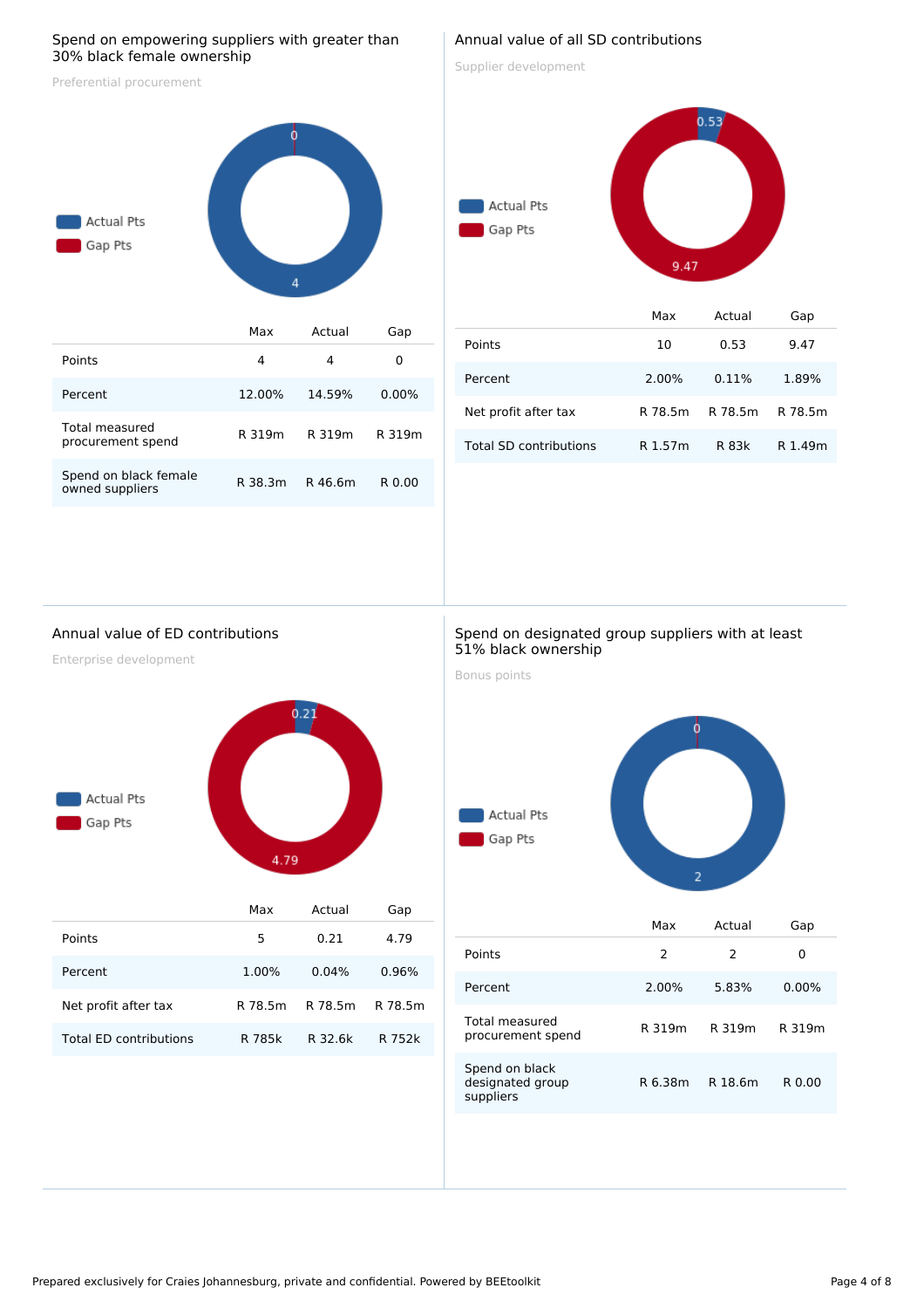#### Graduation of ED beneficiaries to SD beneficiaries

Bonus points



#### Jobs created as a result of ED and SD initiatives

Bonus points

## Actual Pts Gap Pts  $\mathbf{1}$ Max Actual Gap Points 1 1 0 Percent 100.00% 100.00% 0.00%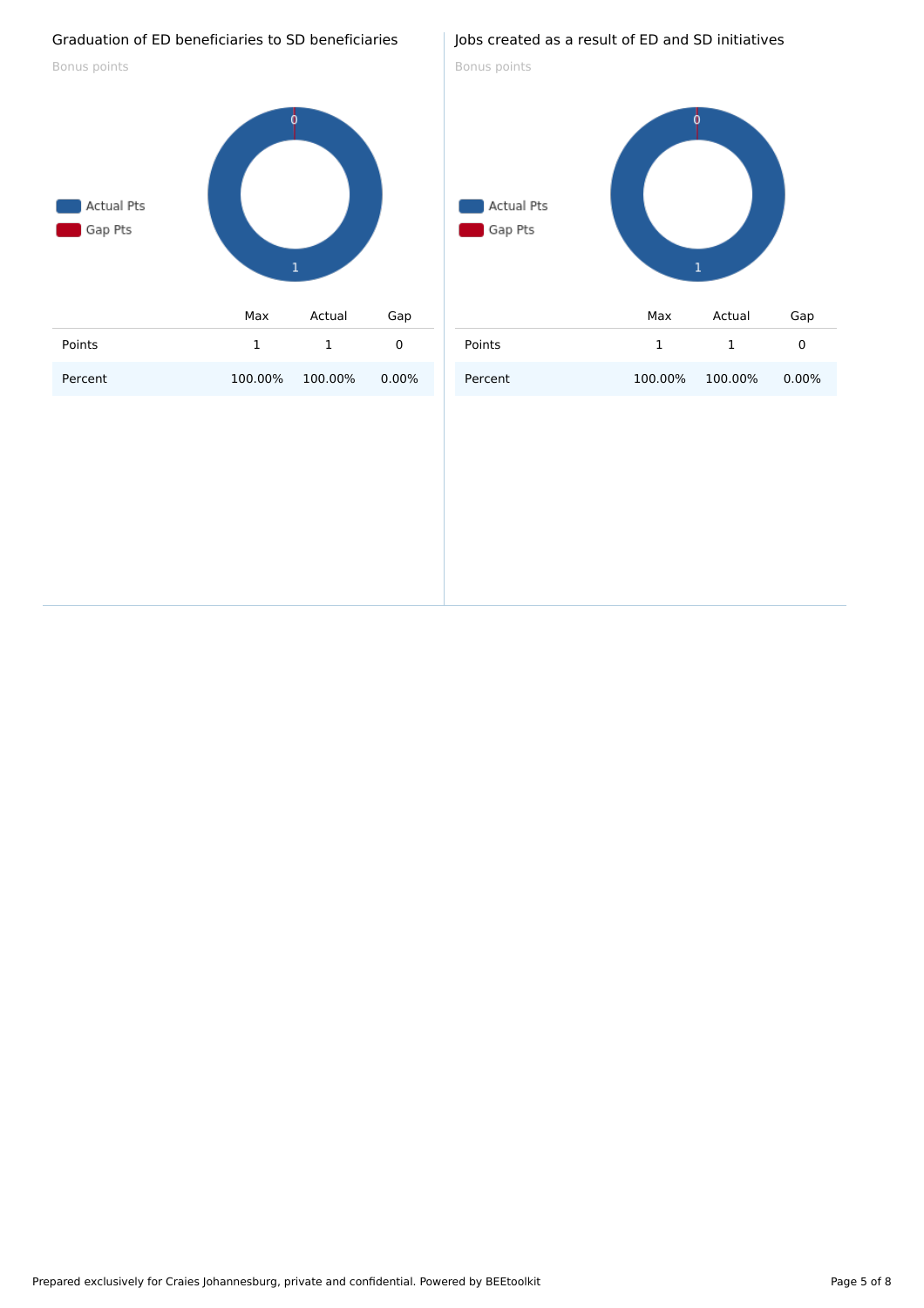#### Detailed Gap Margin

|                                                                                                        |         | Target     |       |         | Actual                |      |          | Gap                  |      |            |
|--------------------------------------------------------------------------------------------------------|---------|------------|-------|---------|-----------------------|------|----------|----------------------|------|------------|
|                                                                                                        | %       | Amount     | Pts   | %       | Amount                | Pts  | %        | Amount               | Pts  | Gap Margin |
| Preferential<br>procurement                                                                            |         |            |       |         |                       |      |          |                      |      |            |
| Spend on<br>empowering<br>suppliers                                                                    | 80.00%  | R<br>255m  | 5.00  | 38.05%  | R<br>121m             | 2.38 | 41.95%   | R<br>134m            | 2.62 | $\bullet$  |
| Spend on QSE<br>empowering<br>suppliers                                                                | 15.00%  | R<br>47.9m | 3.00  | 1.41%   | R<br>4.5 <sub>m</sub> | 0.28 | 13.59%   | R<br>43.4m           | 2.72 |            |
| Spend on EME<br>suppliers                                                                              | 15.00%  | R<br>47.9m | 4.00  | 24.88%  | R<br>79.4m            | 4.00 | $-9.88%$ | -R<br>31.5m          | 0.00 |            |
| Spend on<br>empowering<br>suppliers with at<br>least 51% black<br>ownership                            | 40.00%  | R<br>128m  | 9.00  | 17.79%  | R<br>56.8m            | 4.00 | 22.21%   | R<br>70.9m           | 5.00 |            |
| Spend on<br>empowering<br>suppliers with<br>greater than 30%<br>black female<br>ownership              | 12.00%  | R<br>38.3m | 4.00  | 14.59%  | R<br>46.6m            | 4.00 | $-2.59%$ | -R<br>8.28m          | 0.00 |            |
| Supplier<br>development<br>Annual value of all<br><b>SD</b> contributions<br>Enterprise<br>development | 2.00%   | R<br>1.57m | 10.00 | 0.11%   | <b>R</b> 83k          | 0.53 | 1.89%    | R<br>1.49m           | 9.47 |            |
| Annual value of ED<br>contributions                                                                    | 1.00%   | R<br>785k  | 5.00  | 0.04%   | R<br>32.6k            | 0.21 | 0.96%    | $\mathsf{R}$<br>752k | 4.79 |            |
| Bonus points<br>Spend on designated<br>group suppliers with<br>at least 51% black<br>ownership         | 2.00%   | R<br>6.38m | 2.00  | 5.83%   | R<br>18.6m            | 2.00 | $-3.83%$ | -R<br>12.2m          | 0.00 |            |
| <b>Graduation of ED</b><br>beneficiaries to SD<br>beneficiaries                                        | 100.00% | Yes        | 1.00  | 100.00% | Yes                   | 1.00 | 0.00%    | <b>No</b>            | 0.00 |            |
| Jobs created as a<br>result of ED and SD<br>initiatives                                                | 100.00% | Yes        | 1.00  | 100.00% | Yes                   | 1.00 | 0.00%    | No                   | 0.00 |            |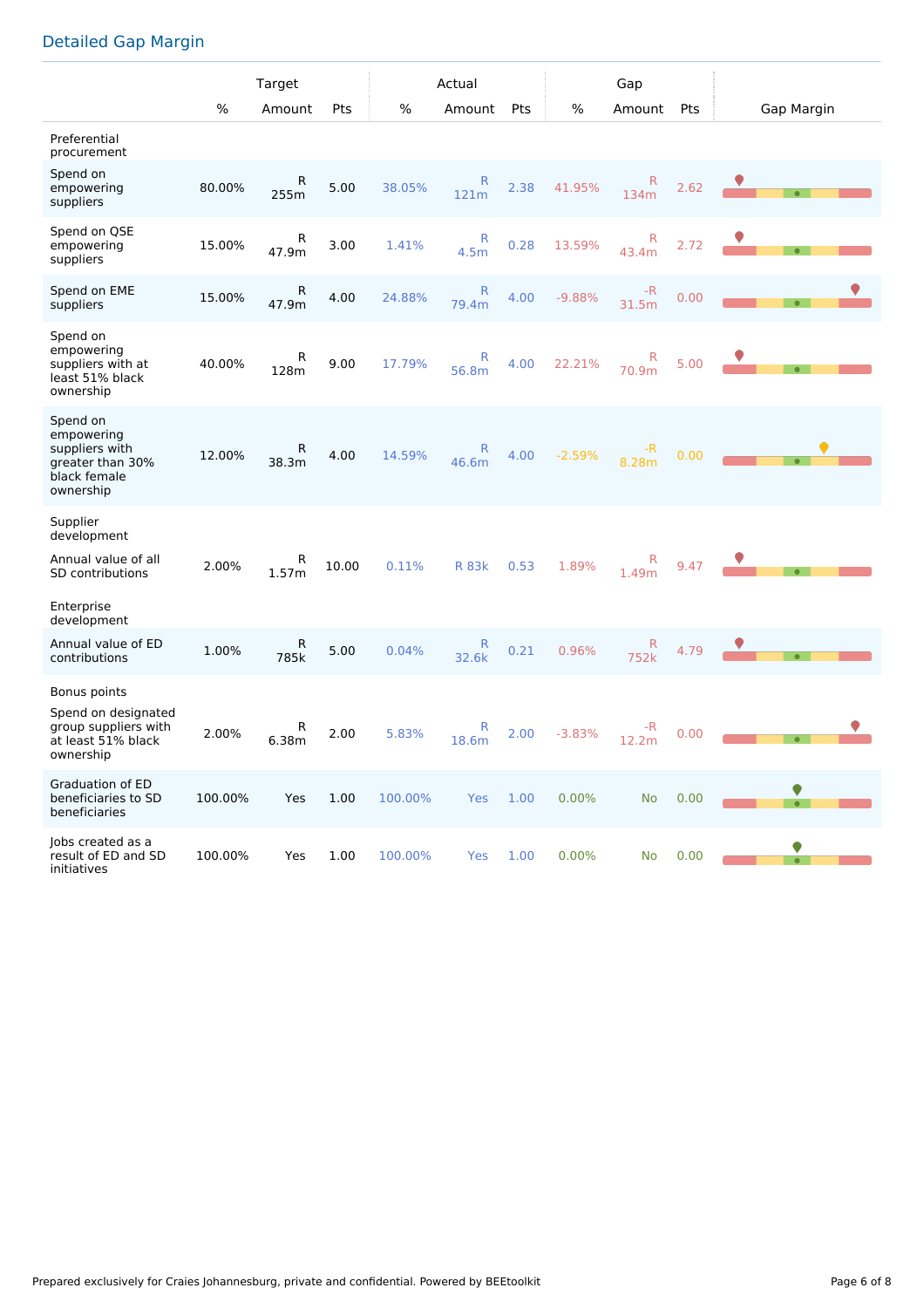#### Enterprise And Supplier Development Data Summary

|                                                  | Amount           |
|--------------------------------------------------|------------------|
| <b>Preferential Procurement</b>                  |                  |
| <b>Total Measured Procurement Spend</b>          | R 319,059,879.01 |
| Spend on empowering suppliers                    | R 121,409,719.40 |
| Spend on QSE suppliers                           | R 4,500,891.44   |
| Spend on EME suppliers                           | R 79,367,236.69  |
| Spend on black owned suppliers                   | R 56,772,983.24  |
| Spend on black female owned suppliers            | R 46,564,695.82  |
| Spend on black owned, designated group suppliers | R 18,614,365.35  |
| Supplier Development                             |                  |
| Annual value of SD contributions                 | R 82,950.00      |
| <b>Enterprise Development</b>                    |                  |
| Annual value of ED contributions                 | R 32,600.00      |